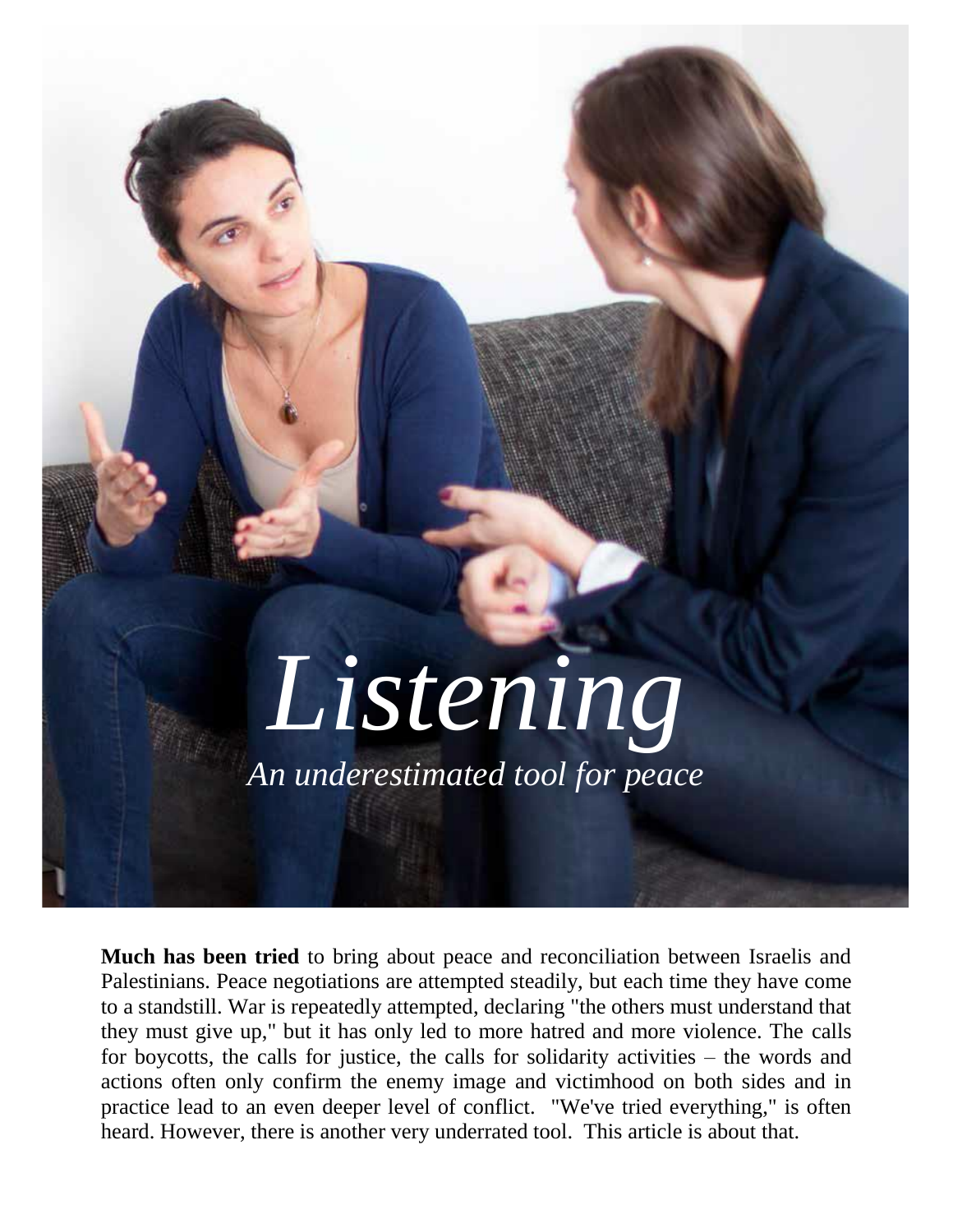## **The challenges**

For those who have not experienced war first hand, it may seem easy to end a conflict. Firstly, one must end the vicious circle of vengeance; simply decide that from 10:00 on a certain date there should no longer be killing or harming of one another. An infraction becomes a criminal offense responded to by police, not soldiers. Both parties sit down together to find the best and safest solutions for both peoples in conflict. Some of the Norwegian BridgeBuilder participants do this at the start.

Eastern participants have a completely different starting point. They do not look outside but live in the middle of it. From birth they get to hear the stories about what happened from hostilities or acts of terrorism that struck their family or their community. In kindergarten and school, both sides hear stories about their own people, how heroic their own people have been and how much suffering they have been subjected to. Both parties are convinced that they see the whole picture. And why should they be involved or feel responsible? It's the other side who is to blame. They should

change and create a basis for successful peace talks. "My people want peace. It is the other which creates difficulties – and they've always done it. One cannot trust them. "Known facts" about threats by "the others" and victimhood in relation to their own people reside deep. Several participants in the reconciliation program have said that when they each have their own cultural evening and the flag of "the other side" hangs on the wall, they have become physically nauseated.

#### **"Nice that they meet and become friends"**

"It is so nice that they meet and become friends," some say dismissively. But that simplicity disregards wisdom. With that attitude, sitting down around a table to talk about the situation and how it can be solved would not work. Chances are high that



**Conversation:** Kjell Magne Bondevik has repeatedly met Salim, head of Musalaha, and stresses that reconciliation at the grassroots level is very important in a peace process

participants would be separated by a stronger hostility than they had before they met. Rather, it requires insight into the situation and cultures on both sides, not to mention required professional knowledge of conflict resolution and reconciliation. There is a separate subject. It requires an understanding of how each party thinks and feels, and how best they can meet each other in a constructive way to face the challenges that inevitably arise.

A Palestinian minister told about an initiative he had taken with all the world's good intentions. He invited a Jewish youth group to be with his own Palestinian youth group, and in the beginning they had it really nice with good humor. They ate falafel and drank cola. The atmosphere was good. But then one of the Palestinians asked an Israeli peer: "If you had been ordered to shoot me, would you then shoot me?" The soldier replied slightly embarrassed "Yes." None of the leaders were able to give them the key to understanding each other, and they parted with a stronger hatred than before they met.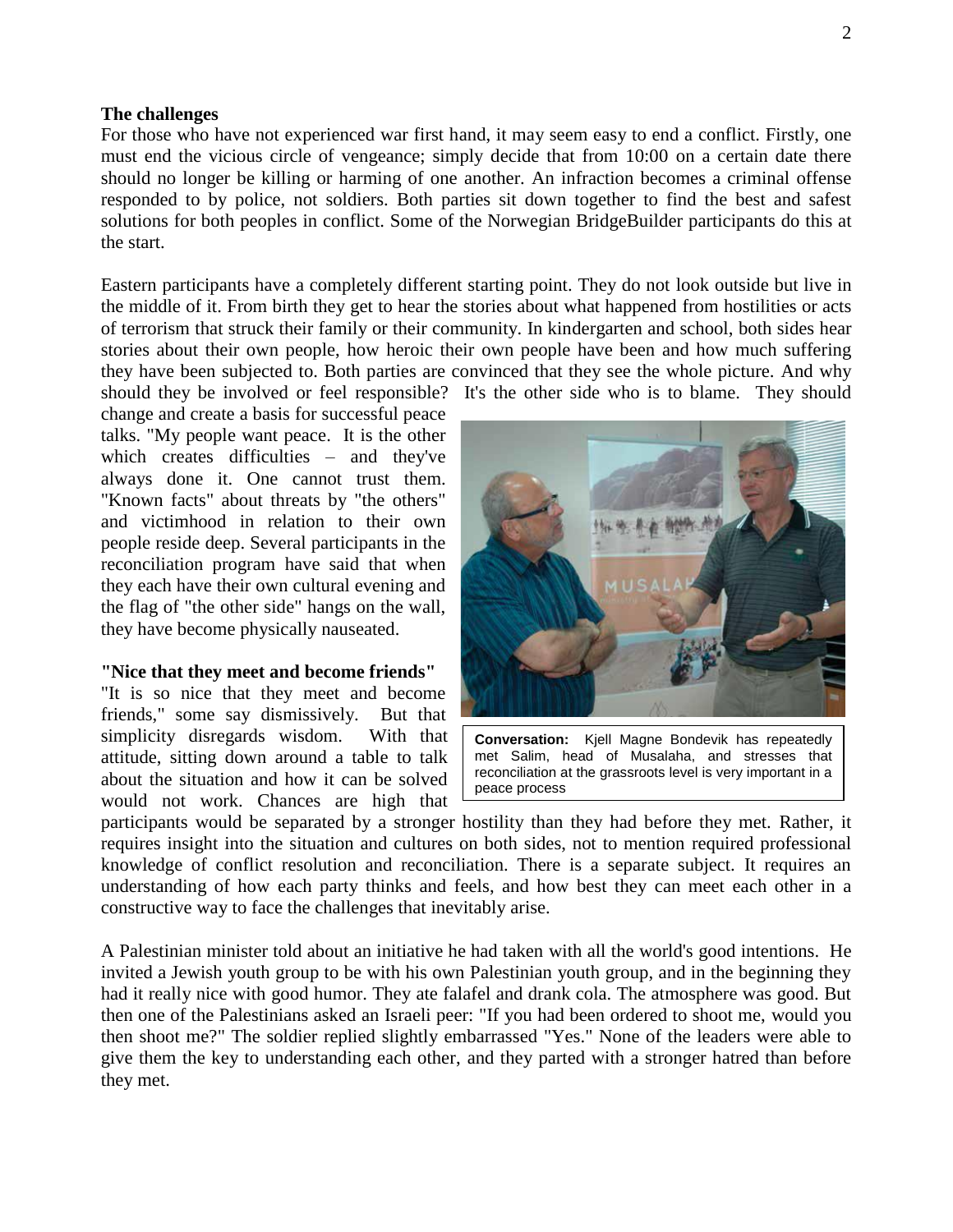#### **What is important to teach?**

There is education about identity, fear, power, communications, about listening, about conflict resolution and forgiveness, and about how to be a peace agent. There is talk about becoming familiar with each other's cultures. And it is an important part of the scheme to gain confidence in

one's own identity, pride, and culture, while also gaining respect for and attention to the culture of the 'others.'

But education alone is not enough. We must see each other as human beings. It is important to have experiential activities that join people together to laugh, learn to trust each other, and open up about each other's studies, job, and family situations. This means sitting down and listening openly to a person who you think is ignorant or somehow inhuman.



### **Surprises**

Norwegian participants have a special role to play, just by being present. The first big surprise – and shock – for Middle East participants is when the Norwegian youth ask, "Are you Israeli or Palestinian?" They may reply, "Is it not possible to see right away that I am a Palestinian? Or Israeli?"

As the hours pass they get one ah–hah experience after another from all the similarities of Palestinians and Israelis. Until now they have only focused on differences and what separates, but the Norwegians add both group's glue and the opposites of both Palestinians and Israelis. Norwegians do not speak so loudly, they dont' gesture when they talk, they eat an awfully lot of bread (bread meals twice a day are a bit much for people coming from the Middle East) and they are traditional outdoor enthusiasts. Moreover, they question "Why do you think so?" about social issues, and thus insist on clarification in a different way than together one's own where everyone thinks the same. Beyond differences, BridgeBuilders daily discover similarities. In a tight circle it becomes fun to be together.

# *"But education alone is not enough. We must see each other as human beings."*

### **Shock**

Participants wait a few days before addressing difficult issues, because first trust must be built. Then gradually comes the next shock that these new friends are still ingrained Israelis and Palestinians. "She that I paddled with has been a checkpoint soldier." Or "He that I found humor with threw stones at my fellow soldiers." Israelis still turn out to be Israelis, and Palestinians still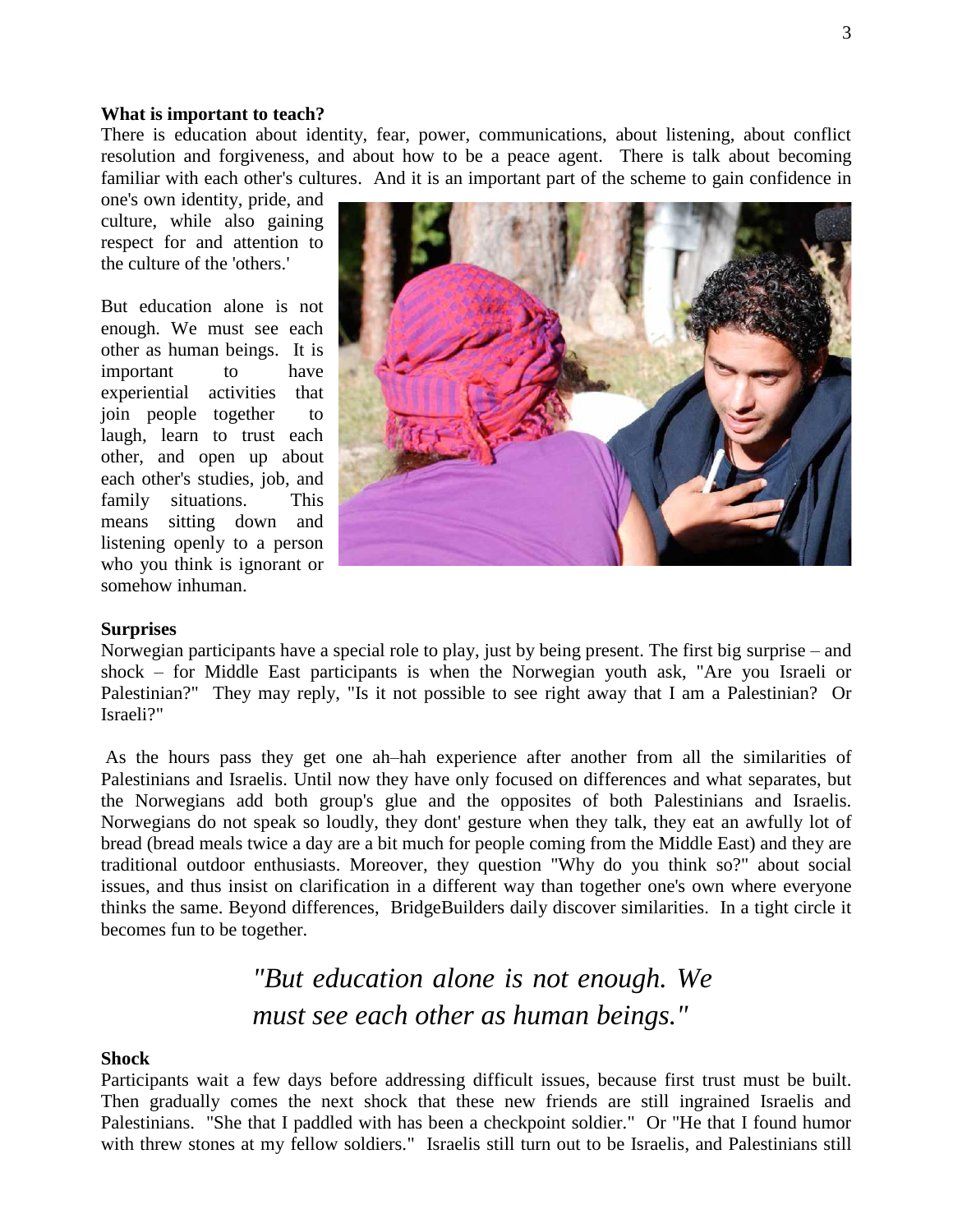prove to be Palestinians. "Is that how you see us? Do you think it's okay to do it or say it?" In order to progress, it's incredibly important that participants be taught and thoroughly experience listening – the underrated tool in reconciliation and peace work.

### **To listen and be listened to**

Often when one is immersed in a heated debate, the next argumentative barrage is being prepared while the first person is speaking. We are not listening. We "know what's coming." If we Europeans have a tendency to this, it can be multiplied by ten when you come to the Middle East. Points are argued with finger–pointing, then repeated with more gesturing. Eventually, the discussion may descend to consciously choosing the words known to hit the hardest blow, wound, or provoke. And at the moment it is the common reaction from one who has been previously wounded or angered.

Listening is not just usual listening, it's about listening to hear – to honor and respect the one who talks and let the message sink in before responding. Here, instructions are needed for putting into words that which is difficult, not as a complaint against the listener but as thoughtful reflection about what we ourselves are experiencing painful. Because a person becomes vulnerable when expressing personal pain, it is absolutely essential that the listener has an open attitude.

# *"Listening is not just usual listening, it's about listening to hear – to honor and respect the one who talks and let the message sink in before responding."*

"It did so much good when they listened to me," said one of the BridgeBuilder participants. "I felt as if something inside me was healed when I sat there and put into words some of the greatest pain I've experienced, without being interrupted or contradicted. To the contrary, they listened intently, and I could look at them. They felt my hurt too. They had even been soldiers, but they did not get defensive about what the soldiers had done to me or what I said that they had done to others." It was so quiet that one could hear a pin drop while Shireen spoke.

Jewish David says that it was also painful to listen to. He knew that he was angry and would defend the soldiers. There was certainly a reason why for what they did. He had to remind himself of the words, "First you should just listen and hear how the other experienced this." Also, he had become familiar with Shireen. David knew she was not telling this to attack, but to share with them what was a pain to carry within her. For the first time he was able to perceive and familiarize himself with how it is to be "on the other side."

Then were Sara's words. She starts a bit tentative. She has been a soldier at the checkpoint and knows how difficult it is. She starts by saying that it was painful to listen to what Shireen shared. Sara first had looked forward to being a soldier at a checkpoint because it certainly would provide an opportunity to get acquainted with some Palestinians. When the first car with Palestinian Muslim men rolled up, she bent down and smiled broadly: "Good morning! How are you? "They looked quite astonished, but afterwards she received a harsh message from superiors that said she could not behave that way. It would be too easy for those who had something to hide, if they were greeted with kindness. Did she not understand that in any car that passed, there could be a suicide bomber, and that it was her responsibility to expose it before anyone got hurt? Slowly but surely it crept under her skin that she neither could nor should rely on any Palestinians. Those who intended to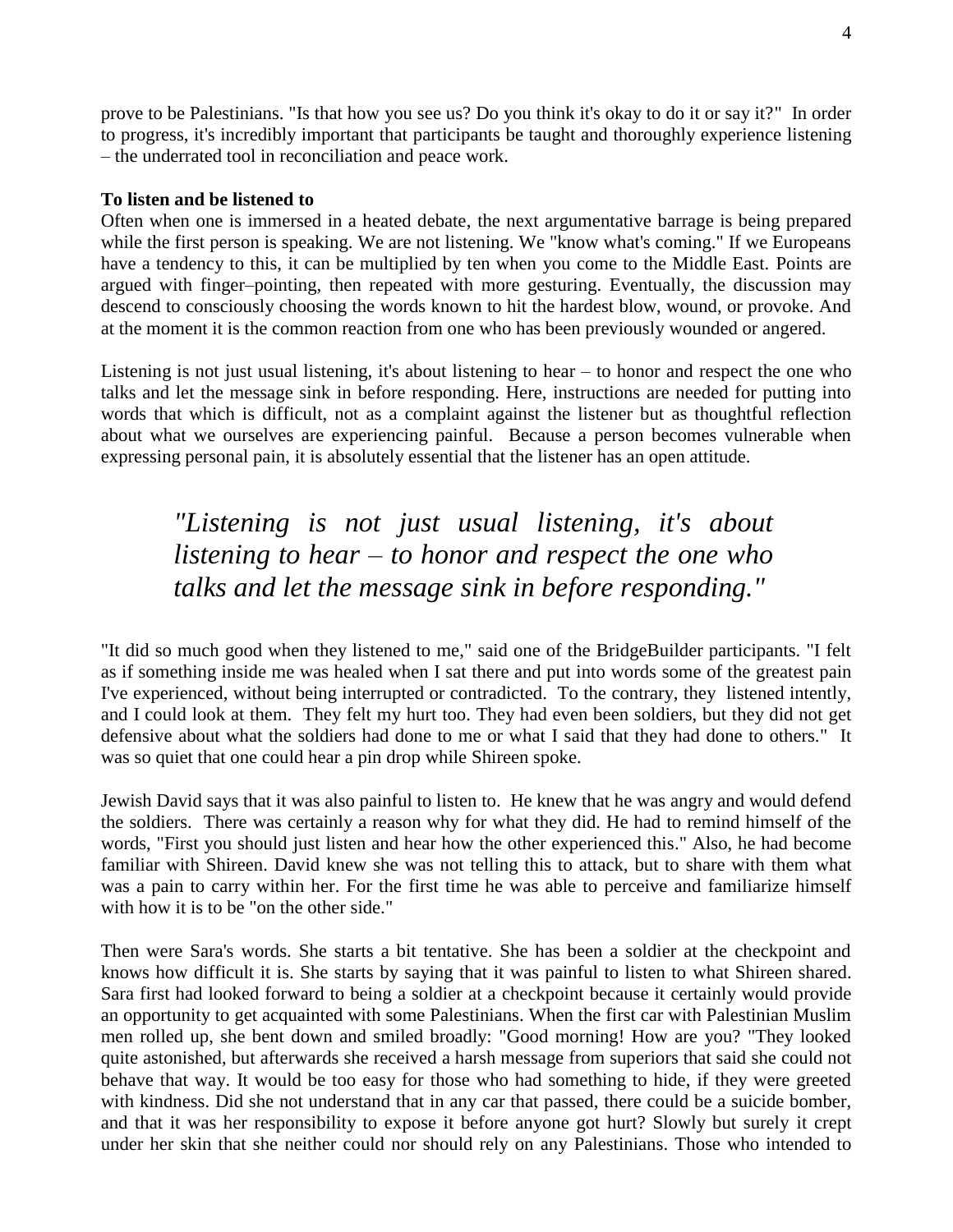sneak through with explosives could be those who would try acting innocent just to succeed in getting through. Eventually Sara had more fear and the attitude of distancing herself stuck. It was very difficult for Sara, because she knew that the vast majority who passed were innocent everyday people.

Shireen at first was disgusted when Sara said she worked as a checkpoint soldier. She despised them. And she feared them. She would cry out accusations: "How can you consider putting on such a uniform and defending that kind of system ??" But then she reminded herself of the teaching they had received earlier that it was so important to listen attentively and wholeheartedly to those who shared something that was important to them. And precisely because Sara had first sat and listened so openly to her when she spoke, Shireen now was extra open to hear Sarah's story. She had never before seen life from that side. And Sara says she must admit that, yes, it has happened that suicide bombers have tried to pass into Israel, and that they even have blown themselves up at the checkpoints. Although Shireen had never done it herself, she had been thinking that "it is the only way out." But not against Sara and David, of course. They had climbed the rock wall and paddled together.



Gradually many took the floor, from one side and from the other. It was important to share and important to listen. They were becoming extra fond of each other. Eventually it grew into a shared thought that "they are humans on the other side also." Then comes the painful recognition from both sides: "My people have made your people hurt." Until now there has never been a problem because "they only got what he deserved," but then it becomes increasingly clear to participants that this conflict affects innocents on both sides. It is a painful realization that

shakes up limited identity understandings that "we are victims, you are enemies." So it turns out that there are victims and enemies on both sides. This understanding can make a difference. Listening is a painful, healing, and liberating process.

## **Forgiveness**

As an extension of listening comes the challenge to forgive – forgive others who have harmed themselves or one's own people. Recently Angelica Micoyan in Oslo spoke of forgiveness. Angelica is a Messianic Jew and has been involved both as a participant and leader in BridgeBuilders. She emphasizes that forgiveness is a voluntary act, and also a process. Forgiving others is not the same as saying that "it was no big deal" or "it did not matter." If there is a need for forgiveness, it is because someone has done a person harm or caused grief, the pain or consequences of which may be carried within throughout life. Even Angelica experienced losing her father when she was 7– years–old. He was killed in a civil violence episode in the street. She can forgive those who did it, but she cannot get her daddy back. To live in forgiveness does not mean forgetting or excusing what was done. But it means that one gives up seeking revenge. The person leaves judgment to God. Herein lies the key to liberation, reparation, and inner healing, she says. She adds that it can be hardest to forgive oneself. But what Jesus did at Calvary was also for our own sins and failures.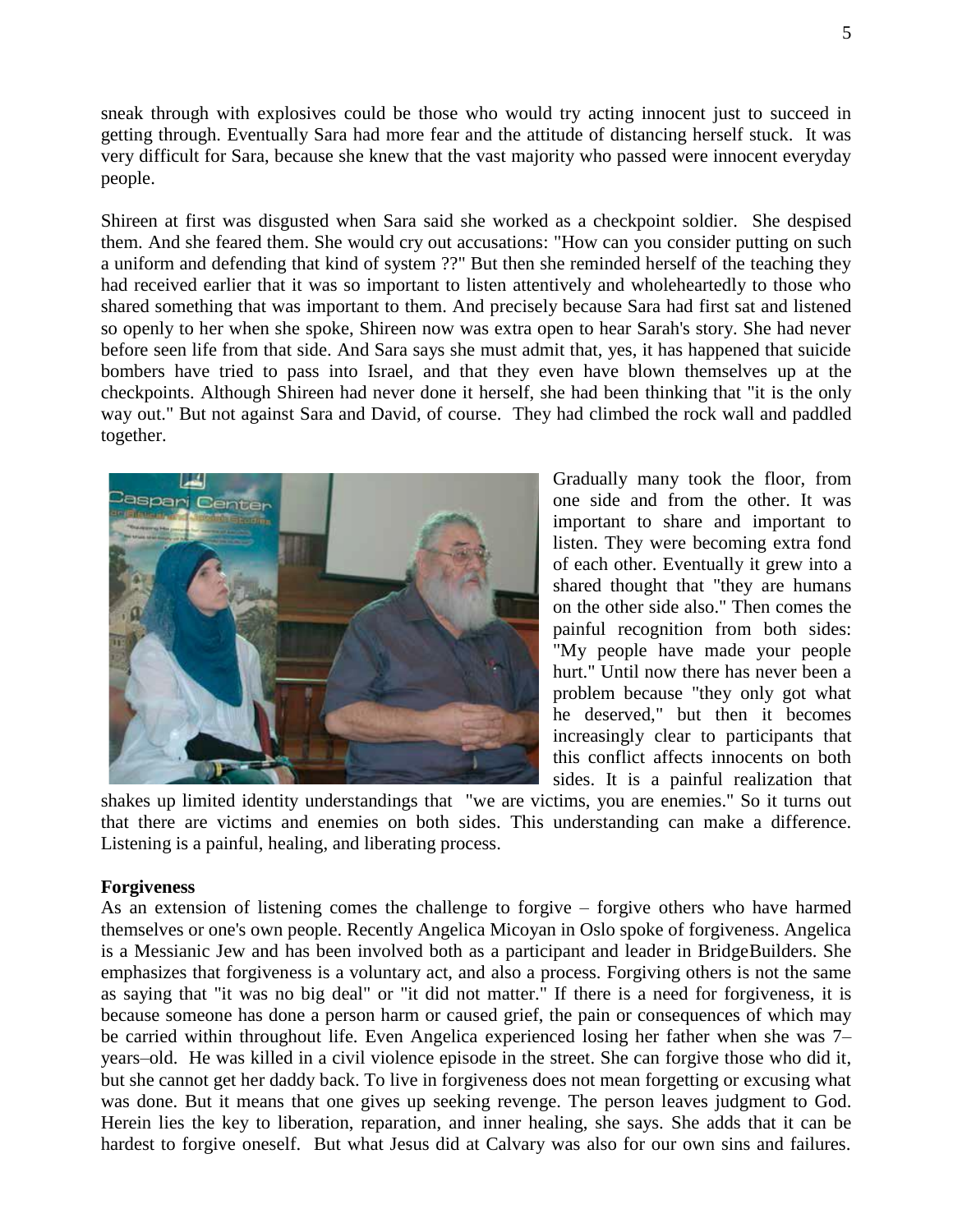Jesus paid an outrageously high price that we should be set free. Forgiving oneself is something God wants us to do, for he has already paid the price to set us free.

Forgiveness is a process of liberation. Hate and revenge are surrendered for the sake of desired changes and so the other should thrive. Then the former checkpoint soldier in Jerusalem can send a text message to "stone thrower" in Ramallah, because she is so worried about her little brother who just finished military training is waiting to be sent with the first ground force into Gaza during the war that has broken out – and the "stone thrower "calls back and says:" Let us pray right away! " Then throughout the war they call each other and pray together on the phone for each other's people and each other's families. Or the Israeli girl who on the day after returning from BridgeBuilders visits a hospital with the most affected children from Gaza to play the flute for them, give them a smile, and encouragement – and shares with Palestinian friends how painful it was to meet them. They start to look around and ask themselves what they can do as peace agents – that both parties will have a good future.

> *"Some argue that there should not be any contact between Israelis and Palestinians 'until the occupation is ceased' because the activity would act as a normalization of the situation and thus perceived as an acceptance of the conditions. This is a devastating barricade to the goal."*

# **Myth: "Normalization is harmful to the peace process."**

Some argue that there should not be any contact between Israelis and Palestinians "until the occupation is ceased" because the activity would act as a normalization of the situation and thus perceived as an acceptance of the conditions. This is a devastating barricade to the goal. It incorrectly assumes that the Israelis understand the Palestinian situation or vice versa. They see everything from their own people's understanding of reality and history. If they should have the opportunity to actively desire peace and "win over" the other with a peace that is for the benefit of

both parties, then they must have the opportunity to get to know and to listen openly to each other – in an atmosphere that has already built up confidence between them.

Without meeting with new listening, polarization only intensifies and lessens opportunities to find great peace solutions that will be good for both sides. Threats increase and victimhood is reinforced. It is imperative that adversaries are provided



**Wall:** The physical wall makes contact difficult , but the invisible wall is equally difficult to rise above.